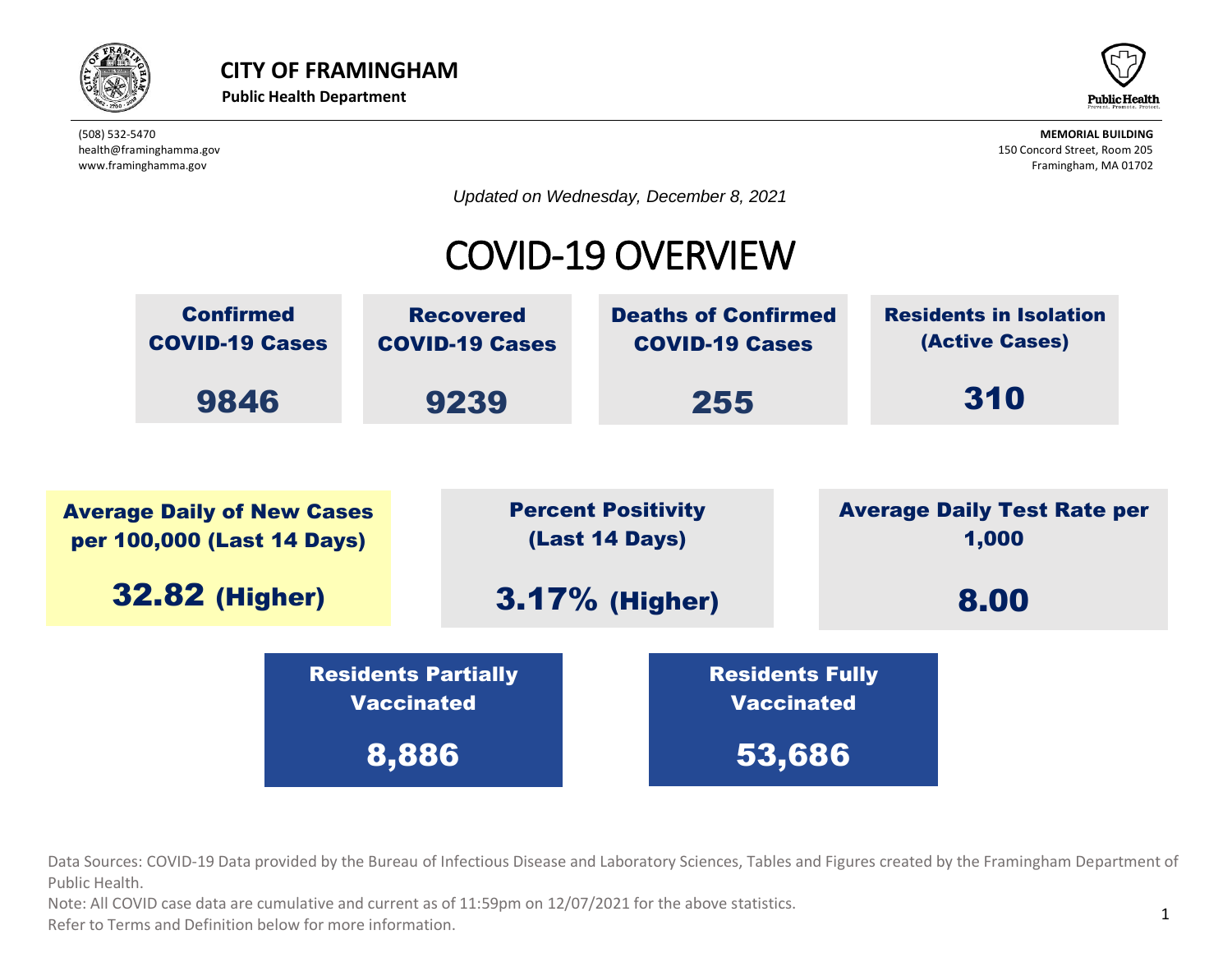





#### *Updated on Wednesday, December 8, 2021*

This data analysis provides more information about Framingham residents who have received positive COVID-19 test results and the number of vaccine doses administered. Please note that negative test results are not reported. This data analysis is intended to help us better understand the situation at the current time, and guide efforts to mitigate further disease transmission. This analysis is not a predictor of future trends. It will be updated weekly as new data is available.

#### **Terms and Definitions:**

- 1. Average Daily Incidence Rate per 100, 000 Color Calculations: **Gray:** Less than or equal to 15 total cases in the last 14 days; **Green:** Average daily new confirmed case rate over the last 14 days: <10 cases per 100,000 population AND >15 total cases; **Yellow:** Average daily new confirmed case rate over the last 14 days: >10 cases per 100,000 population OR > 4% positivity rate; **Red:** Average daily new confirmed case rate over the last 14 days: > 10 cases per 100,000 population AND > 4% positivity rate.
- 2. Last 14 days = 11/23/2021 to 12/07/2021
- 3. Change in percent positivity of all PCR tests conducted on Framingham residents compared to the previous week's (12/01/2021) report. This is based on total PCR molecular tests performed as of 11:59pm on 11/30/2021.
- 4. Average number of tests per day taken by Framingham residents within the past 14 days, per 1,000 population. Past 14 days = 11/23/2021 to 12/07/2021. As a reference, the State's number is 10.62
- 5. Residents fully vaccinated: An individual is counted as fully vaccinated if they have received the number of doses required to complete the COVID-19 vaccine series. This is measured as the total number of 2nd doses of Moderna and Pfizer administered and reported plus the total number of Janssen/Johnson & Johnson doses administered and reported.
- 6. Partially vaccinated individuals: An individual is counted as partially vaccinated if they have received only the 1st dose of a two-dose vaccine (currently Moderna and Pfizer)
- 7. MIIS: Immunization data from most (but not all) providers in Massachusetts are reported into the Massachusetts Immunization Information System (MIIS) through direct messages from electronic health records or direct entry by users. Due to inputting and processing, it may take 24-48 hours or more for shipping or administration data to appear in MIIS. MIIS data are available for analysis one calendar day after they are reported to the MIIS. Data are current as of time of publication and may be subject to change in future publications as additional data are reported.
- 8. Information on race and ethnicity is collected and reported by laboratories, healthcare providers and local boards of health and may or may not reflect self-report by the individual case. If no information is provided by any reporter on a case's race or ethnicity, MDPH classifies it as missing. A classification of unknown indicates the reporter did not know the race and ethnicity of the individual, the individual refused to provide information or that the originating system does not capture the information. Other indicates multiple races or that the originating system does not capture the information.

<span id="page-1-0"></span>**Note:** COVID-19 testing is currently conducted by dozens of private labs, hospitals, and other partners and the Massachusetts Department of Public Health is working with these organizations and to improve data reporting by race and ethnicity, to better understand where, and on whom, the burden of illness is falling so the Commonwealth can respond more effectively. On 4/8, the Commissioner of Public Health issued an Order related to collecting complete demographic information for all confirmed and suspected COVID-19 patients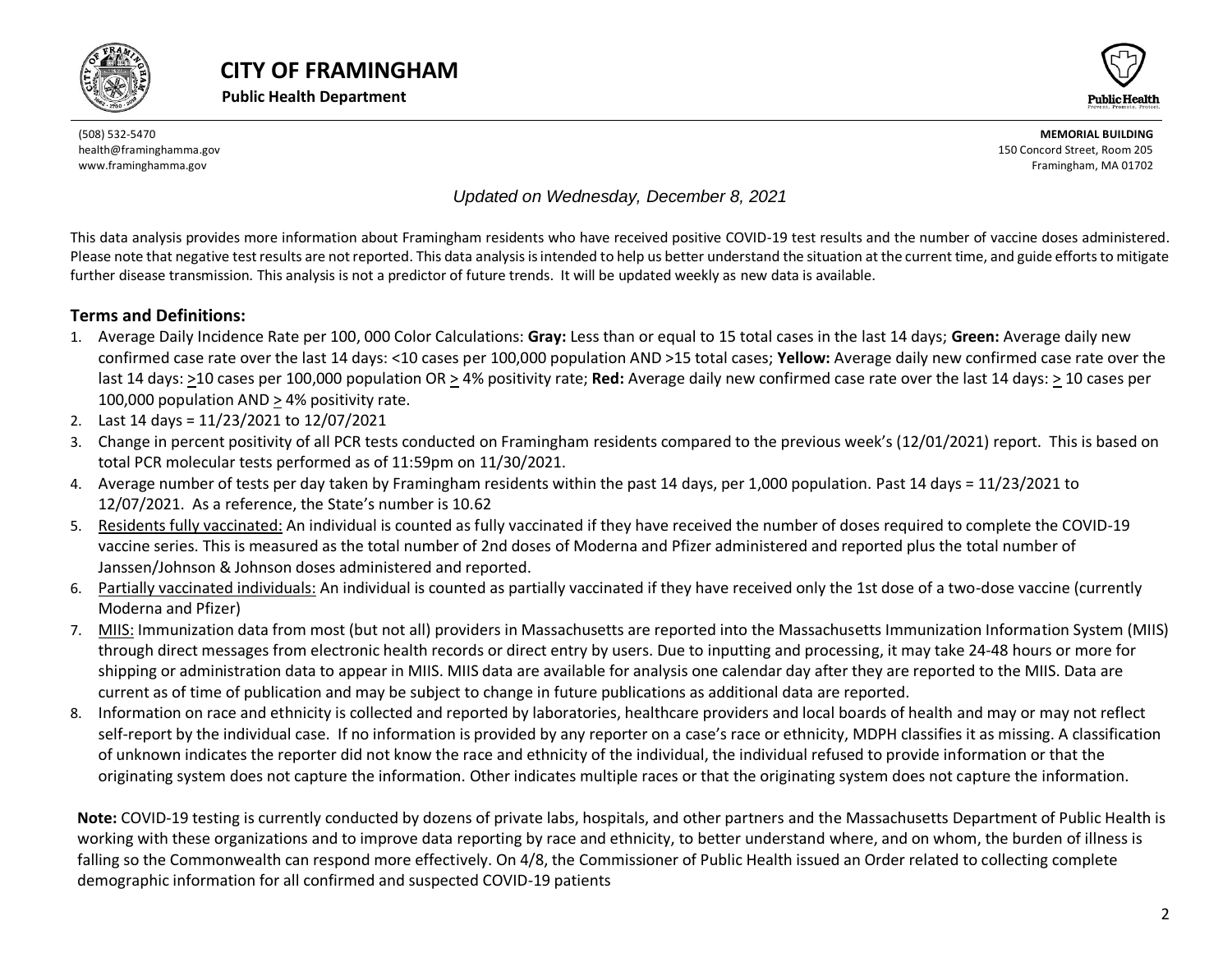



*Updated on Wednesday, December 8, 2021*

# Table of Contents

<span id="page-2-0"></span>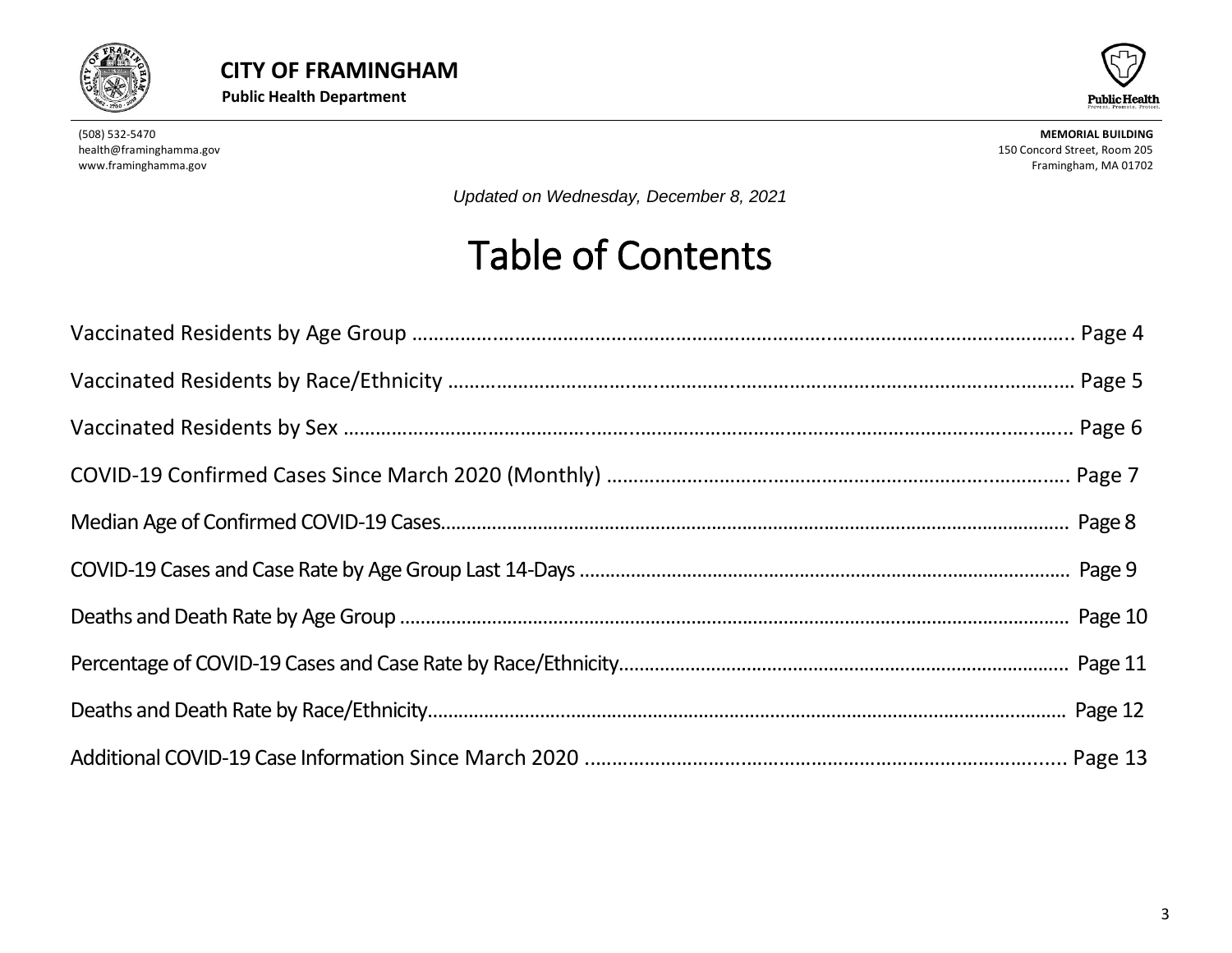



*Updated on Wednesday, December 8, 2021*

# Vaccinated Residents by Age Group



4 **[Back to Top](#page-1-0)** Data Sources: Data from MIIS as of 12/02/21. Data reflect doses administered and reported, including Janssen/Johnson & Johnson beginning on 03/05/2021. An individual is counted as partially<br>vaccinated if they have received Data Sources: Data from MIIS as of 12/02/21. Data reflect doses administered and reported, including Janssen/Johnson & Johnson beginning on 03/05/2021. An individual is counted as partially Pfizer or have received a dose of Janssen/Johnson & Johnson vaccine. These are mutually exclusive populations. Some individuals may receive a first or second dose of Moderna or Pfizer from a nonreporting provider and would not be included as fully vaccinated. Tables and Figures created by the Framingham Department of Public Health.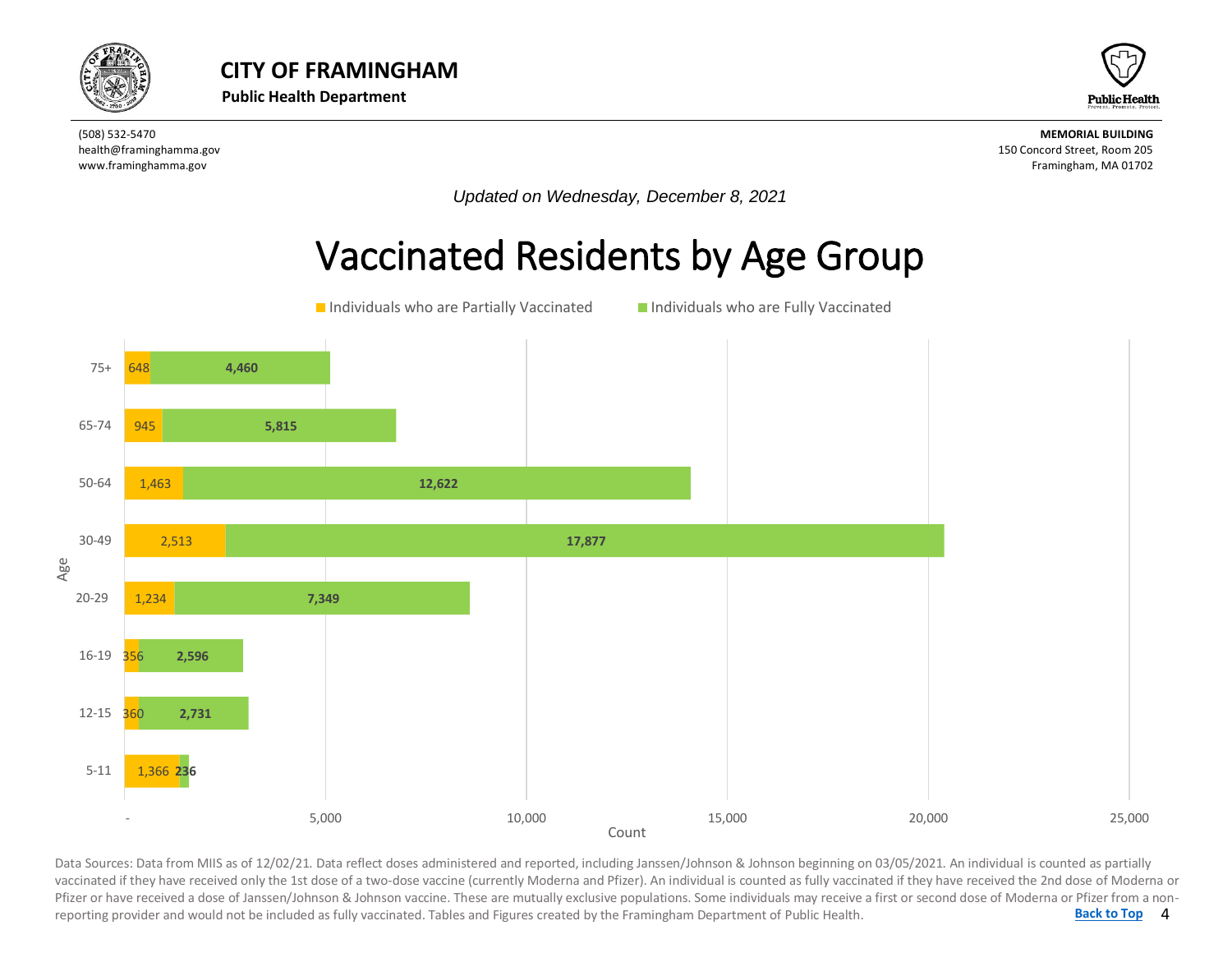<span id="page-4-0"></span>



*Updated on Wednesday, December 8, 2021*

# Vaccinated Residents by Race/Ethnicity



Data Sources: Data from MIIS as of 12/02/21. Data reflect doses administered and reported, including Janssen/Johnson & Johnson beginning on 03/05/2021. An individual is counted as partially vaccinated if they have received only the 1st dose of a two-dose vaccine (currently Moderna and Pfizer). An individual is counted as fully vaccinated if they have received the 2nd dose of Moderna or Pfizer or have received a dose of Janssen/Johnson & Johnson vaccine. These are mutually exclusive populations. Some individuals may receive a first or second dose of Moderna or Pfizer from a non-reporting provider and would not be included as fully vaccinated.

Unknown/Missing Includes responses that do not fit into the listed categories, nonresponses, "prefer not to say", and records from selected providers whose software does not allow them to collect race and ethnicity data. Tables and Figures created by the Framingham Department of Public Health.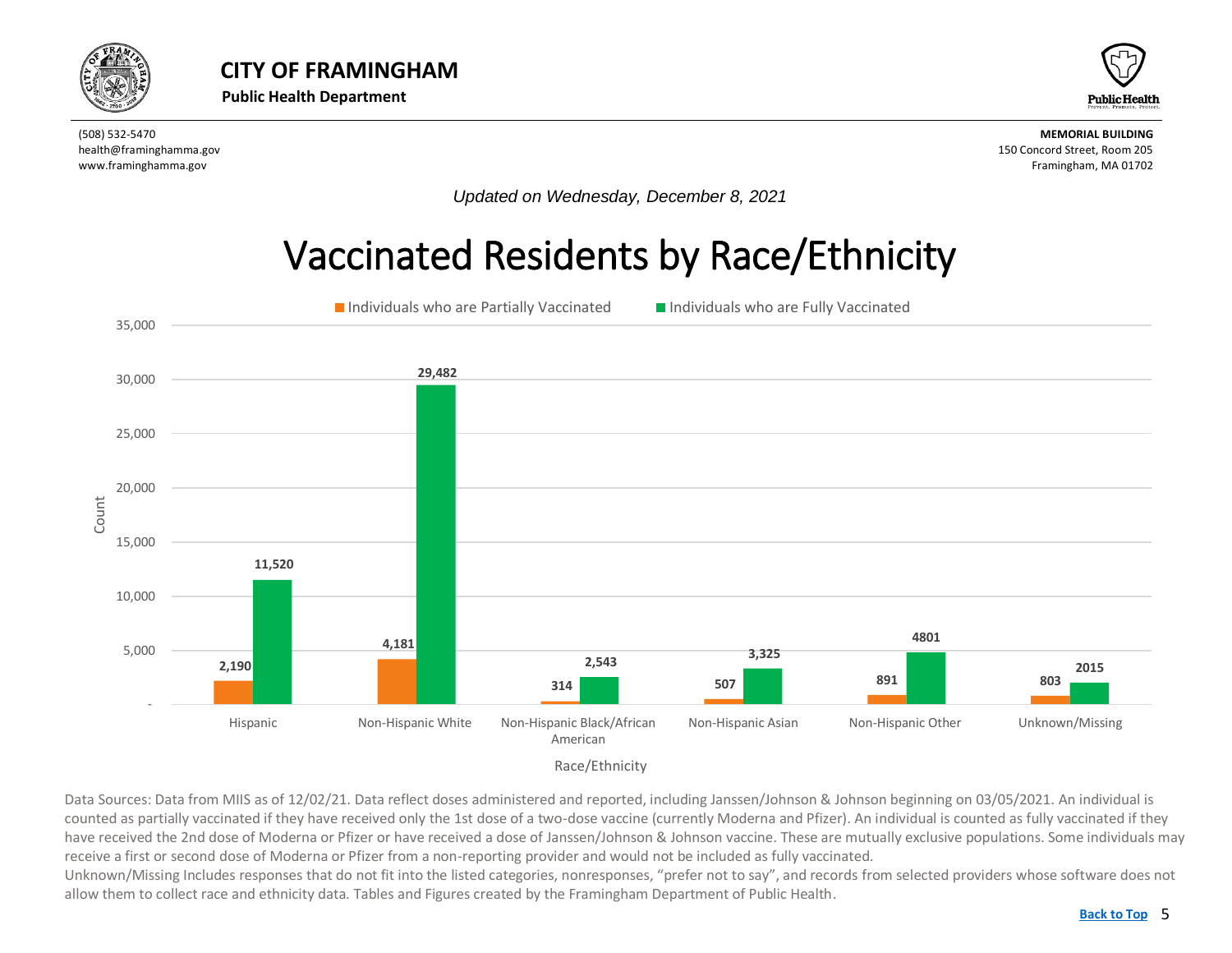



*Updated on Wednesday, December 8, 2021*

#### Vaccinated Residents by Sex  $\overline{a}$

<span id="page-5-0"></span>

Data Sources: Data from MIIS as of 12/02/21. Data reflect doses administered and reported, including Janssen/Johnson & Johnson beginning on 03/05/2021. An individual is counted as partially vaccinated if they have received only the 1st dose of a two-dose vaccine (currently Moderna and Pfizer). An individual is counted as fully vaccinated if they have received the 2nd dose of Moderna or Pfizer or have received a dose of Janssen/Johnson & Johnson vaccine. These are mutually exclusive populations. Some individuals may receive a first or second dose of Moderna or Pfizer from a non-reporting provider and would not be included as fully vaccinated.

Back to Top 6 Other includes unknown responses where sex was not reported or those that do not identify as male or female. Tables and Figures created by the Framingham Department of Public Health **[Back to Top](#page-1-0)**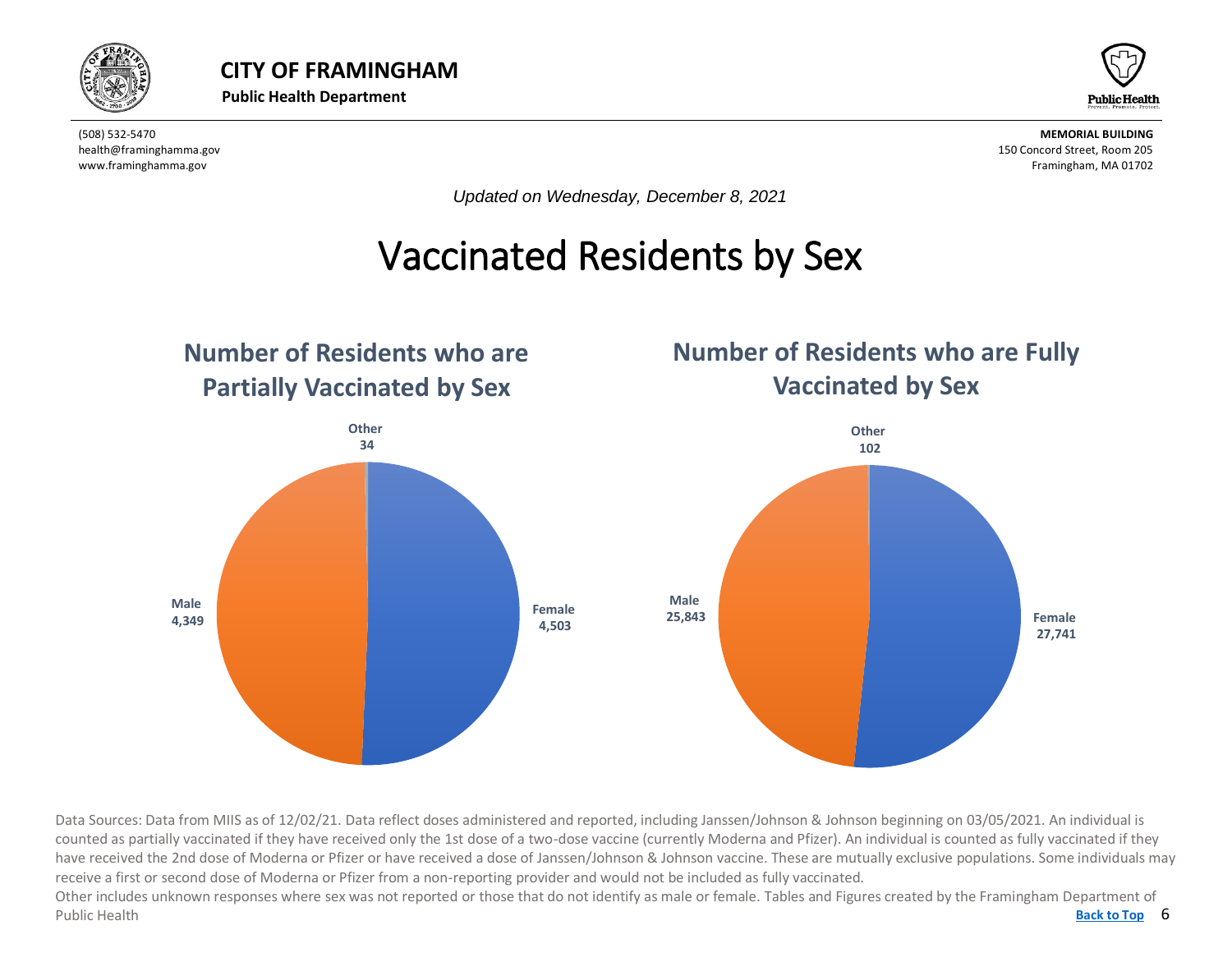<span id="page-6-0"></span>



*Updated on Wednesday, December 8, 2021*

# [COVID-19 Confirmed Cases Since March 2020](#page-6-0) (Monthly)



Data Sources: COVID-19 Data provided by the Bureau of Infectious Disease and Laboratory Sciences; Tables and Figures created by the Framingham Department of Public Health.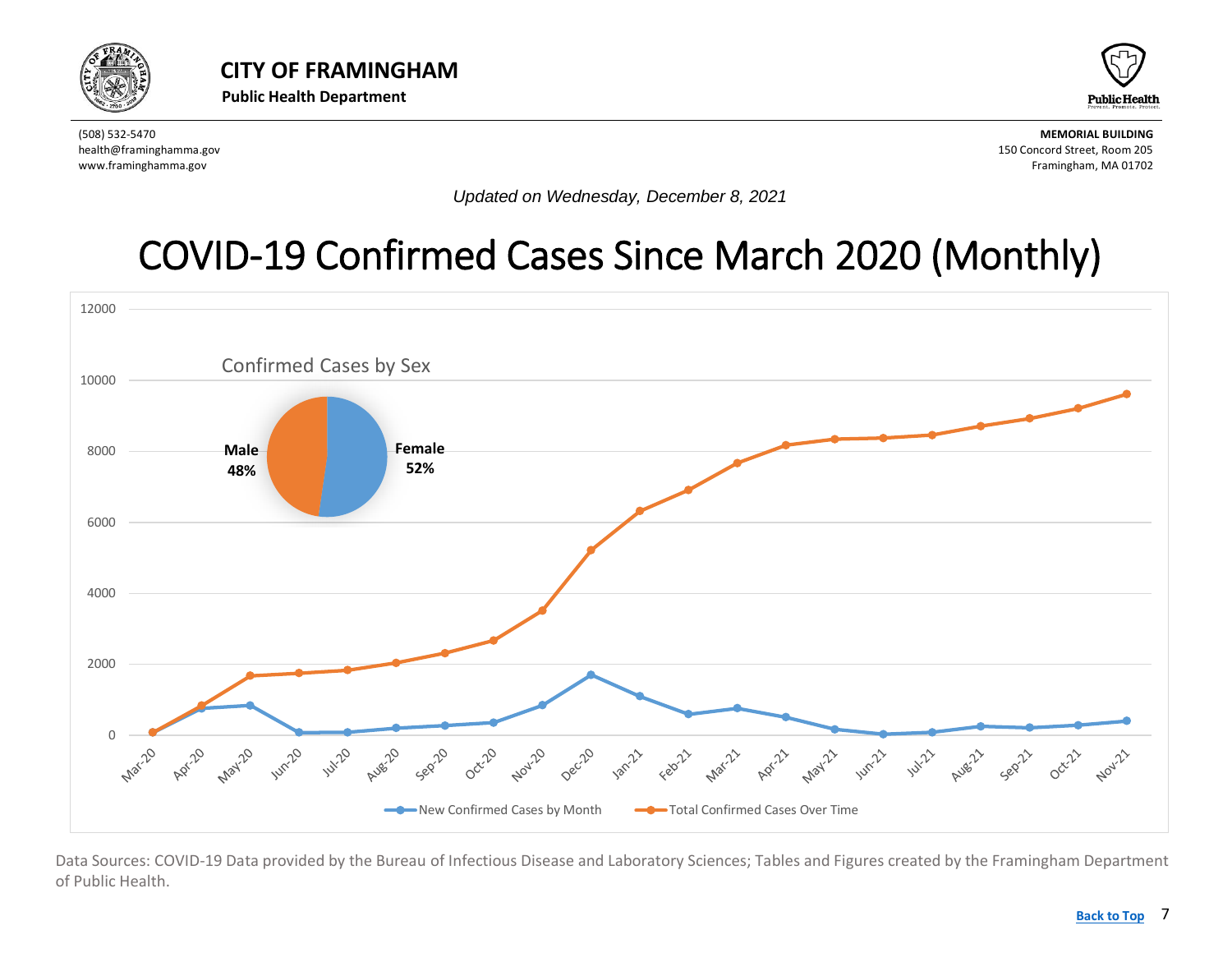<span id="page-7-0"></span>



*Updated on Wednesday, December 8, 2021*

# Median Age of Confirmed COVID-19 Cases



Calculated as median age of new confirmed positive cases of residents of Framingham as reported by the MA Department of Public Health.

Data Sources: COVID-19 Data provided by the Bureau of Infectious Disease and Laboratory Sciences; Tables and Figures created by the Framingham Department of Public Health.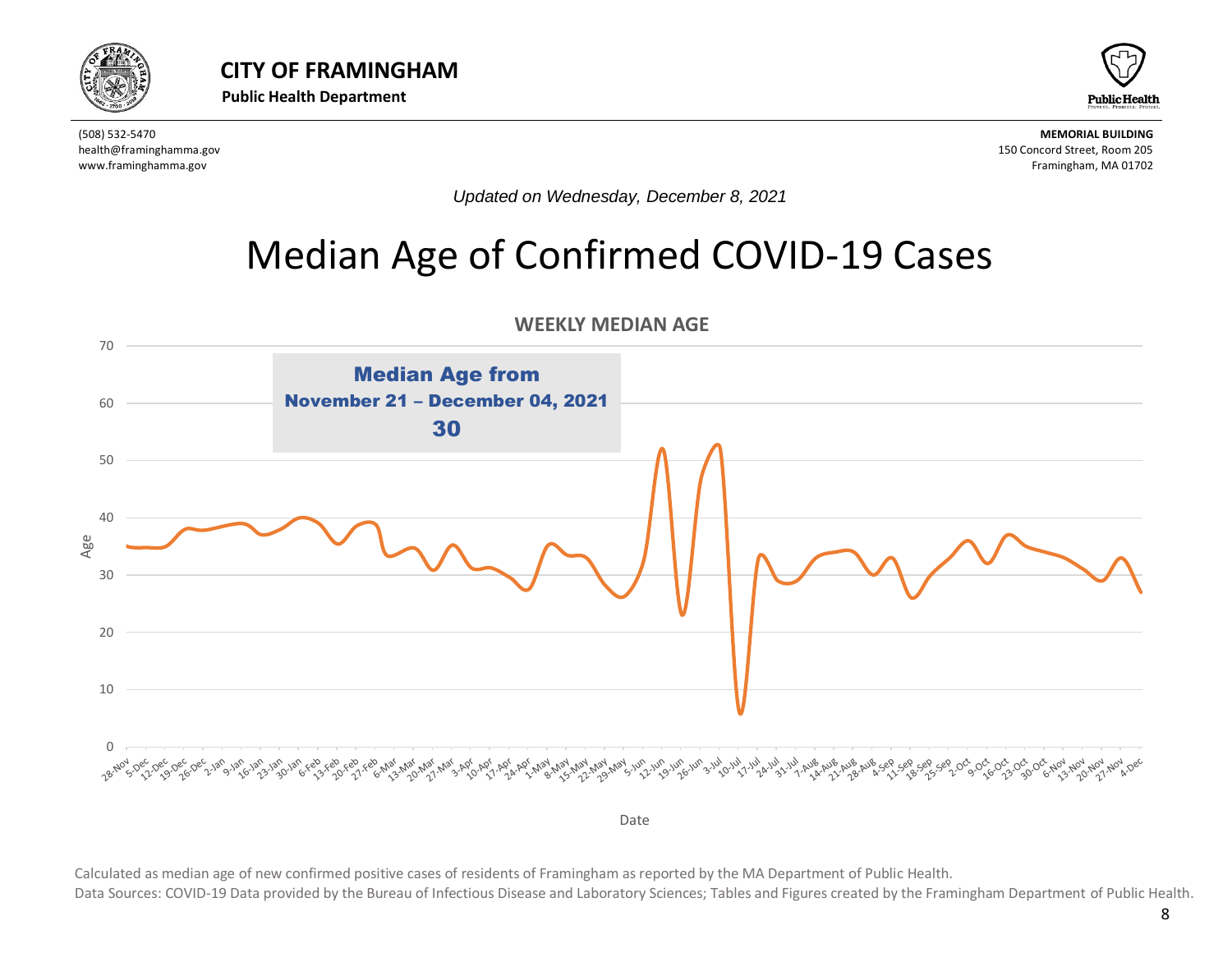<span id="page-8-0"></span>



*Updated on Wednesday, December 8, 2021*

### COVID-19 Cases by Age Group Last 14-Days



and Figures created by the Framingham Department of Public Health. **Back 10 and 1999 [Back to Top](#page-1-0)**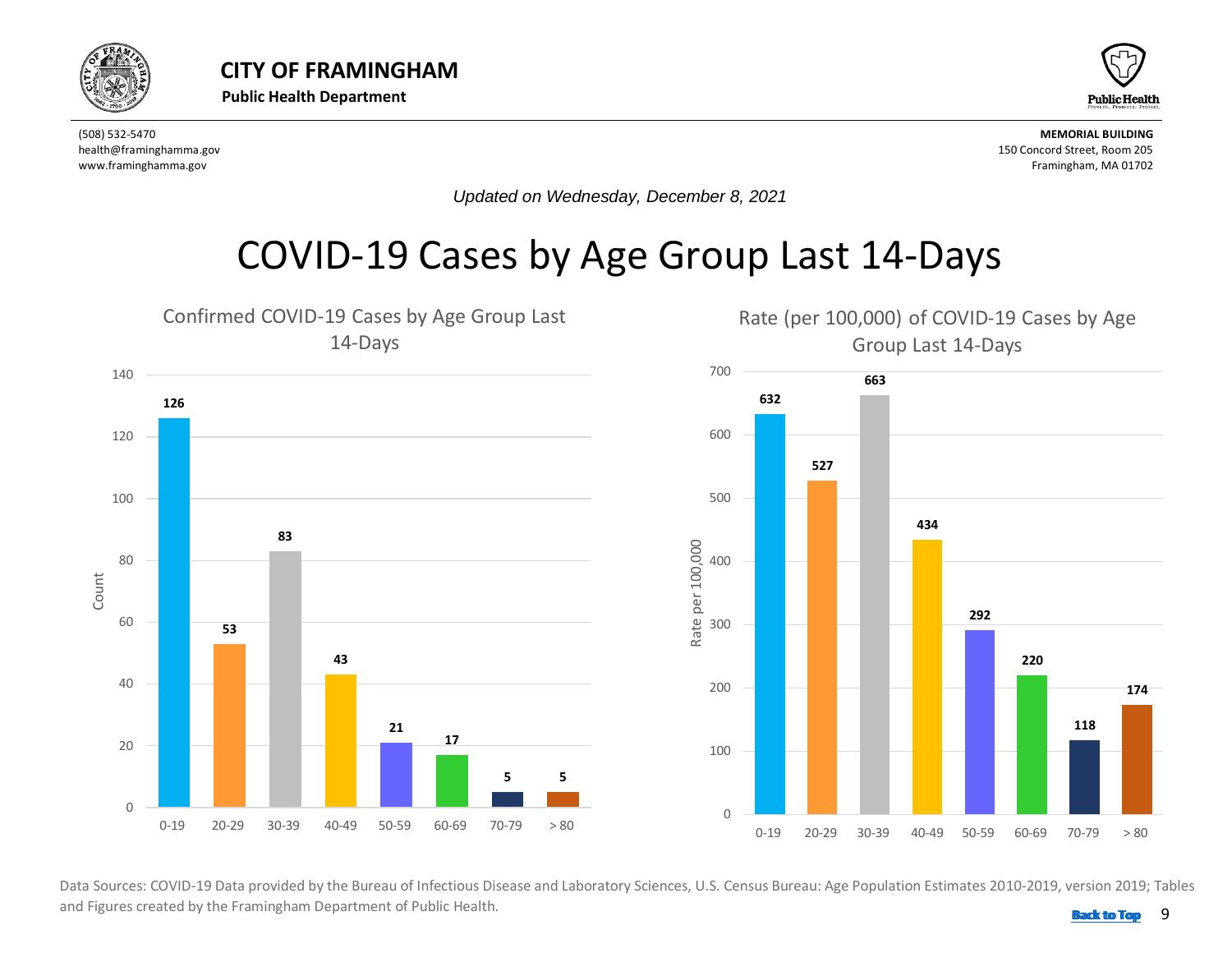<span id="page-9-0"></span>



*Updated on Wednesday, December 8, 2021*

# Deaths and Death Rate by Age Group



Data Sources: COVID-19 Data provided by the Bureau of Infectious Disease and Laboratory Sciences and U.S. Census Bureau: Age Population Estimates 2010-2019, version 2019; Tables and Figures created by the Framingham Department of Public Health.

\* Median Age of Death in Confirmed COVID-19 Cases from March 1, 2020 to December 07, 2021 in Community Setting only.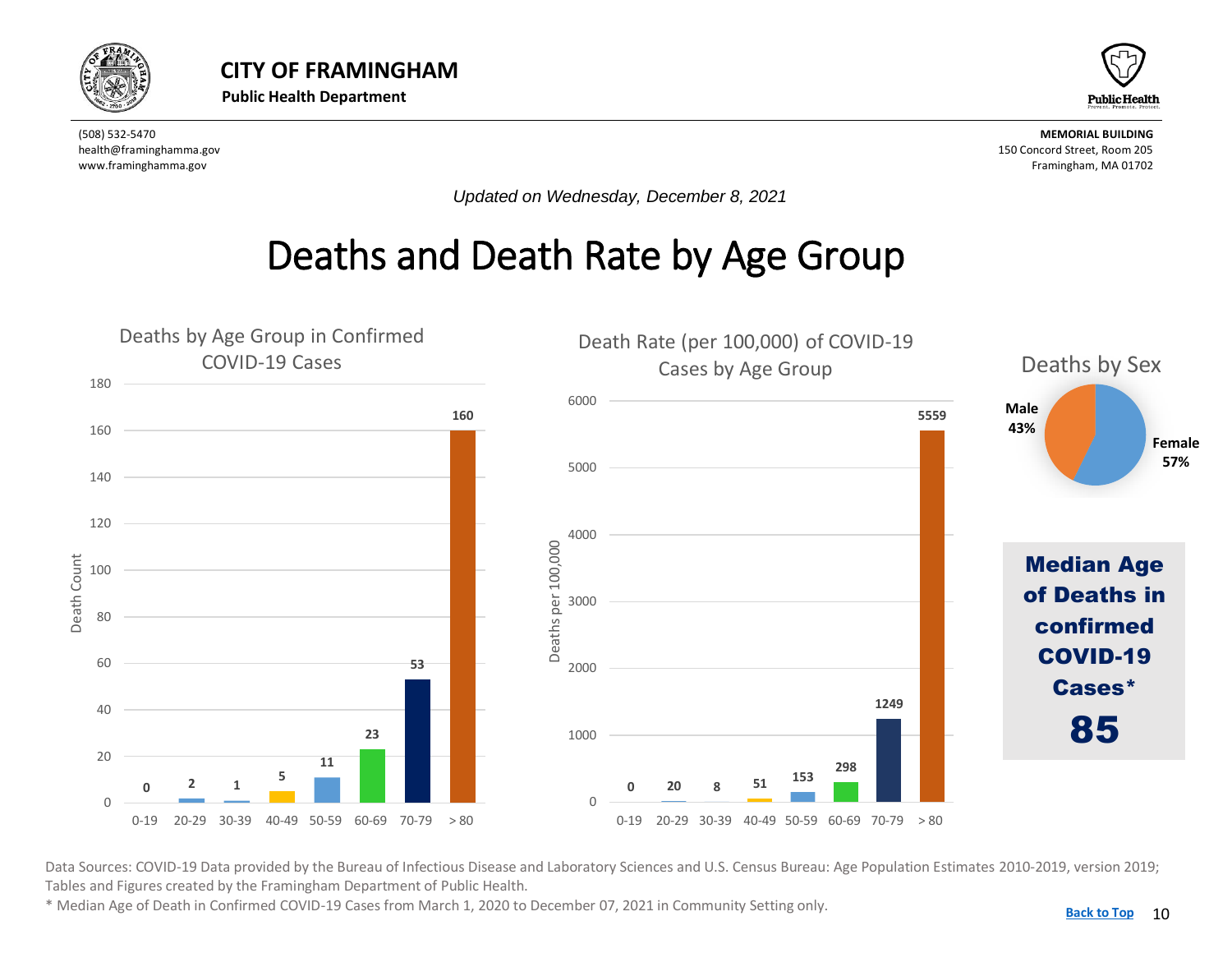<span id="page-10-0"></span>



*Updated on Wednesday, December 8, 2021*

### Percentage of COVID-19 Cases and Case Rate by Race/Ethnicity



- Non-Hispanic White represent 58% of the City of Framingham population however they comprise less than half of the proportion of COVID 19 cases at 31%.
- Hispanics represent 17% of the City of Framingham population but comprise more than 2x that proportion of COVID 19 cases at 40%.
- Disparity between Whites and non-white populations would be even higher except many residents of Brazilian descent describe themselves as white.

**Rate (per 100,000) of COVID-19 Cases by Race/Ethnicity**



- The highest rates of positive cases are among Hispanics, Non-Hispanic Other and Non-Hispanics Asian.
- Disparity between Whites and non-white populations would be even higher except many residents of Brazilian descent describe themselves as white.

Data Sources: COVID-19 Data provided by the Bureau of Infectious Disease and Laboratory Sciences; and U.S. Census Bureau: Race and Hispanic Origin Population Estimates 2010-2019, version 2019; Tables and Figures created by the Framingham Department of Public Health.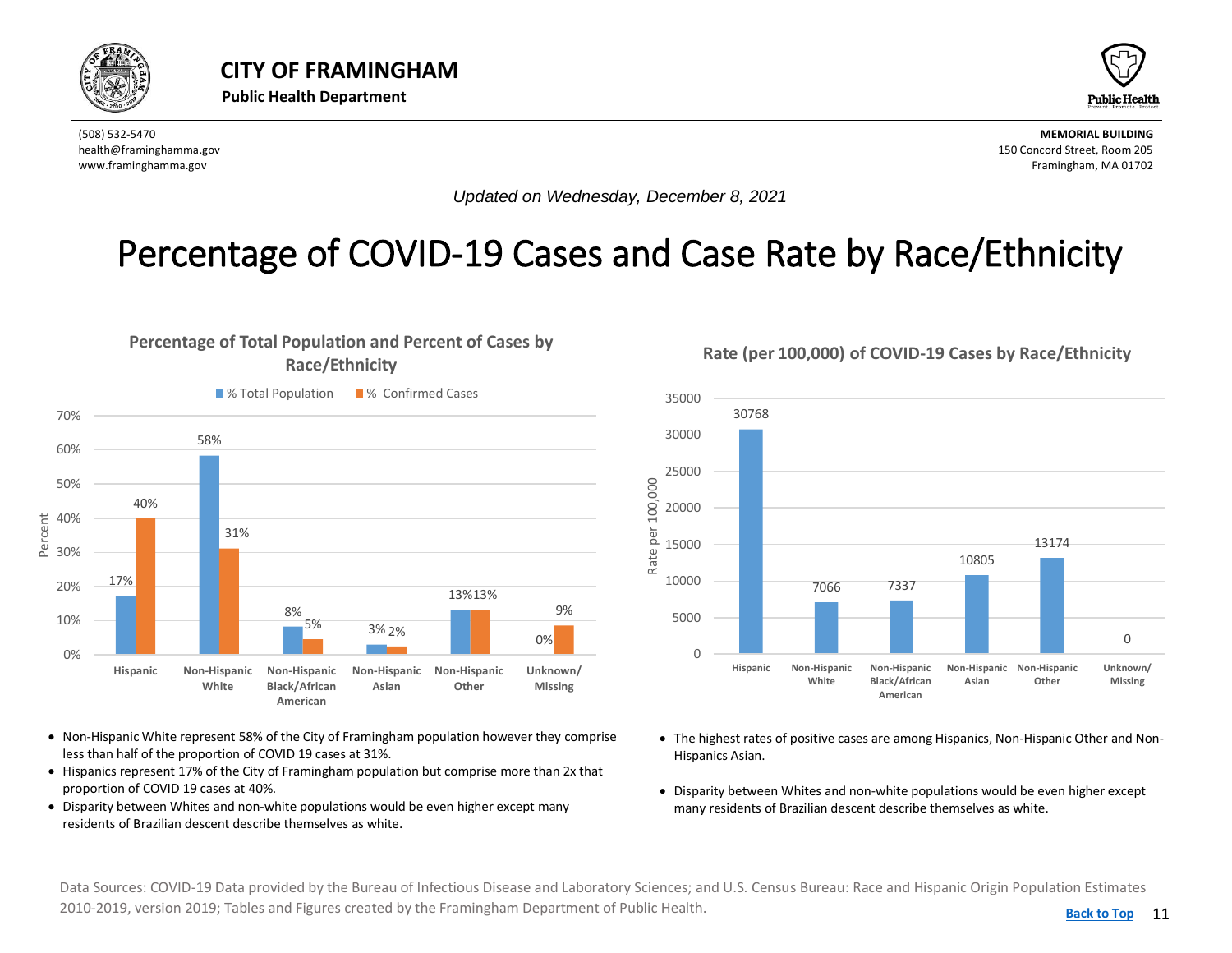<span id="page-11-0"></span>



*Updated on Wednesday, December 8, 2021*

# Deaths and Death Rate by Race/Ethnicity



- Count of Non-Hispanic White population is significantly higher than the other populations
- Disparity between Whites and non-White populations would be even higher since many residents of Brazilian descent describe themselves as white.
- The highest death rates of positive cases are among Hispanic, non-Hispanic White and non-Hispanic other.
- Disparity between Whites and non-White populations would be even higher since many residents of Brazilian descent describe themselves as white.

Data Sources: COVID-19 Data provided by the Bureau of Infectious Disease and Laboratory Sciences; Tables and Figures created by the Framingham Department of Public Health. **[Back to Top](#page-1-0)**